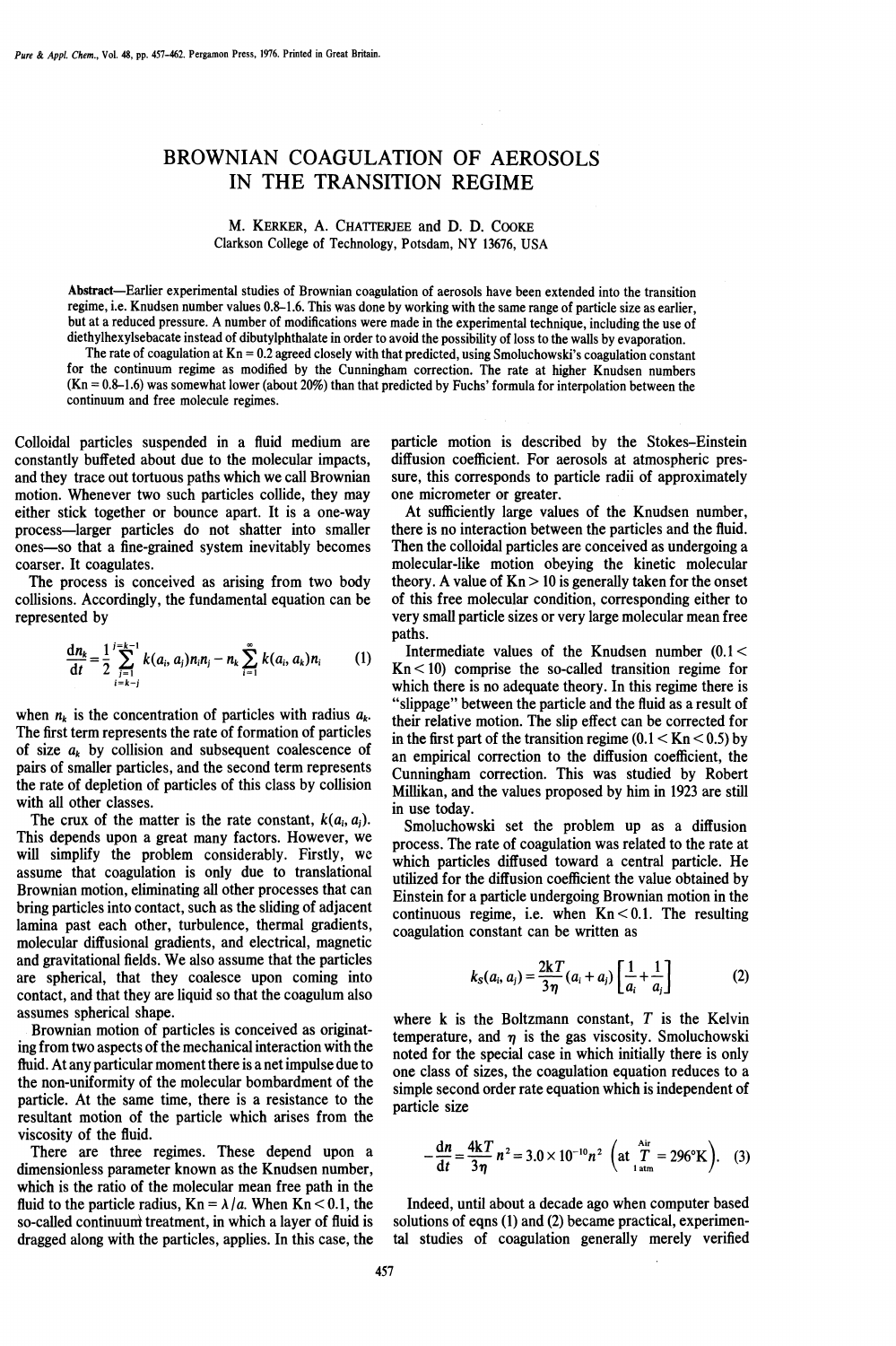whether or not the reciprocal of the particle number declined linearly with time in accordance with the well-known solution to the second-order rate equation.

For the initial part of the transition regime, the Cunningham correction enters in a straightforward manner, giving (for  $0.1 <$ Kn $< 0.5$ )

$$
k_C(a_i, a_j) = \frac{2kT}{3\eta}(a_i + a_j) \left[ \frac{1}{a_i} \left( 1 + A_i \frac{\lambda}{a_i} \right) + \frac{1}{a_i} \left( 1 + A_i \frac{\lambda}{a_j} \right) \right].
$$

The coagulation constant for the free molecule regime  $(Kn > 10)$  can be written as

$$
k_M(a_i, a_j) = \left[\frac{8kT(m_i + m_j)}{m_i m_j}\right]^{1/2} (a_i + a_j)^2
$$
 (5)

where  $m_i$  and  $m_j$  are the particle masses.

Perhaps the most useful interpolation between the continuous and free molecule theory has been worked out by Fuchs. The particles are assumed to diffuse in agreement with the continuum model to within a distance of the central particle comparable to the molecular mean free path. Within this spherical layer there is a "jump" in particle concentration in which diffusion occurs by the free molecule mechanism. The particle flux is matched at this surface of this layer. Although Fuchs' expression is rather complicated, it does not involve any new physical parameters, and so we will not write it out here, merely designating it as  $k_F(a_i, a_i)$ . The reader is referred elsewhere for the detailed expressions.<sup>1</sup>

We now define a relative rate constant  $\beta$  by

$$
k = k_S(a_i, a_j)\beta \tag{6}
$$

 $\beta$  is the ratio of the coagulation constant for equal-size particles, as given by a particular theoretical expression, to the constant given by the Smoluchowski expression. Figure 1 is a plot of  $\beta$  against Kn as calculated by the



Fig. 1. Collision rates for equal size spheres relative to Smoluchowski's continuum result. Cunningham correction from eqn (4), Fuchs from reference [1], and free molecule from eqn (5). Triangles depict average values of  $\beta_E$  obtained with dibutylphthalate, circles depict average values of  $\beta_e$  obtained with diethylhexylsebacate.

various equations. The Cunningham expression takes effect as  $Kn > 0.1$ . The diagram illustrates how the Fuchs' expression interpolates between the two limits—the Smoluchowski and the free molecule cases—going through a maximum in the transition zone. The experimental points will be discussed later in this paper.

Experimental' studies of coagulation have often been quite crude, being usually concerned with a qualitative verification of the second-order rate relation predicted by  $(4)$  the initial rate of coagulation of a monodisperse system. There have been two categories of difficulties. The first is related to the preparation of narrowly dispersed colloids consisting of spheres which coalesce to spheres, and the second to the analysis of particle size distribution.

We have recently developed an aerosol generator which If the latter recently developed an deroson generator which<br>lends itself quite well to this problem and, in addition, have had considerable experience in aerosol particle size analysis by light scattering. We will not be able in this paper to consider the many aspects of aerosol generation involved in the design of the generator nor the equally interesting problems related to particle size analysis by light scattering. We utilized a procedure in which light scattering "monitors" the evolution of the particle size distribution. It was not possible to determine the size distribution *ab initio* because of the complexity of the size distribution of a coagulated system.

Our strategy was as follows. The light scattering was measured early enough in the life history of the aerosol for its size distribution to be monomodal and sufficiently narrow to obtain an unambiguous determination of the particle size distribution. The scattered light was also measured at some later time during which coagulation had occurred. The latter light-scattering results were not utilized directly; rather, starting with the initial distribu-(6) tion, the evolution of the particle size distribution with time was calculated using the Fuchs' kernel in the coagulation equation. The particle size distribution at each particular time had a characteristic light-scattering pattern associated with it. The coagulation time was advanced until the light-scattering pattern calculated in this way agreed with the pattern which had been measured at the later time.

Another experimental strategy on which we had to decide was the manner of varying the Knudsen number. This, of course, is the variable that we wish to study. An obvious procedure is to work with aerosols of different particle sizes. This is easier said than done. There is a lower size limit of about 0.15–0.20  $\mu$ m which is imposed by the light-scattering technique. This would limit us to an upper value of the Knudsen number which would be less than unity. However, there is another way of scaling the Knudsen number, viz to alter the mean free path of the gas. The latter procedure has the advantage that a particle size range can be selected which is convenient both from the point of view of aerosol generation and of particle size analysis. The mean free path was altered by working ai reduced pressures. This required changes in the design o our aerosol generator as well as in several of th measuring techniques.

The experimental assembly is shown schematically  $\frac{1}{100}$  10  $\frac{1}{100}$  100 albeit not to scale, in Fig. 2. It is a flow system in which there are no constrictions or sharp bends so that laminai flow is obtained throughout. It may be operated from atmospheric pressure to moderately reduced pressures; ii the experiments being reported here, the pressure range from 0.5 to 1 atm. All light-scattering measurements wen made in situ without perturbing the system.

The apparatus consists of the following sections: (1) ai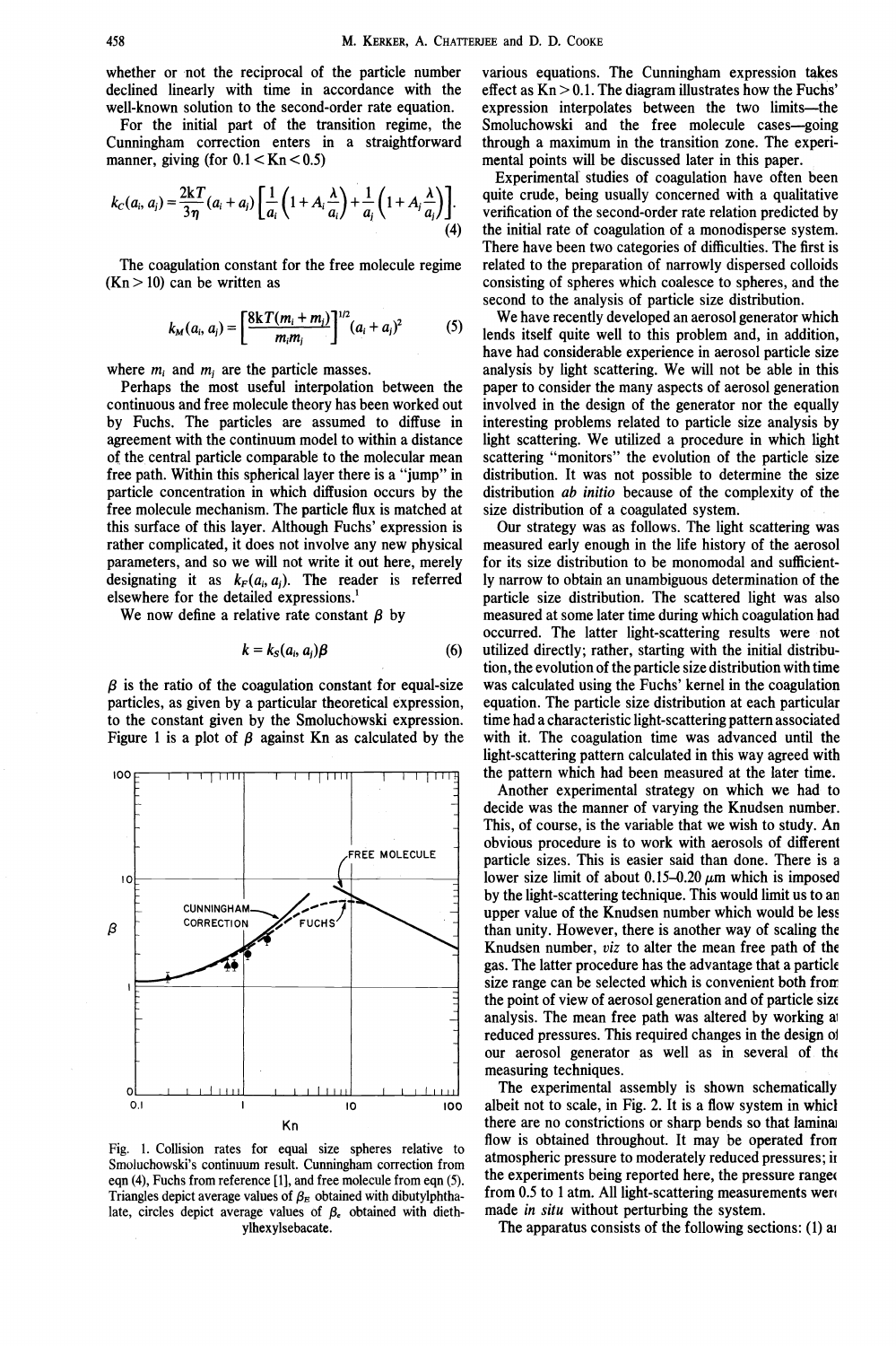

Fig. 2. Schematic diagram (not to scale) of apparatus. Heliumtank, T, needle valves, V<sub>1</sub>, V<sub>2</sub>, glass-wool filters J, U, flowmeter K, mercury manometers  $M_1$ ,  $M_2$ , combustion furnace F, combustion boat E, falling film evaporator A, reservoirs for DEHS  $R_1, R_2$ , heat exchanger  $I_1$ , tube for reheating DEHS  $I_2$ , tube pump  $P_3$ , oil bath G, oil thermostat O, rotary pump P<sub>2</sub>, condensation zone B, reheating and condensation zone C, light scattering cells  $C_1$ ,  $C_2$ , hold-up tube D, light scattering photometer L, by-pass valves  $L_1$ ,  $L_2$ , millipore filter holder H, vacuum pump  $P_1$ .

aerosol generator, (2) a coagulation chamber, (3) a light scattering photometer, (4) a filter sampler, and (5) a pumping system.

Helium is the carrier gas. It passes through furnace F maintained at 590°C where it picks up AgCl vapor from molten AgC1 contained in combustion boat E. This vapor condenses to minute aerosol particles which serve as condensation nuclei.

The heart of the generator is tube A, down the walls of which drains a film of diethylhexylsebacate (DEHS). It is important for the proper functioning of this generator that this film flows uniformly and continuously along the walls of this container. The DEHS is recycled from reservoir  $R_1$ to reservoir  $R_2$  by means of a tube pump P. This section of the generator is maintained at an elevated temperature (e.g. 167°C) by circulating hot silicone oil from the oil bath A through the thermostat  $O$  by means of a rotary pump  $P<sub>2</sub>$ . It is necessary to operate this generator at such a high temperature because of the exceedingly low vapor pressure of DEHS, which at room temperature is about  $10^{-9}$  mm. This is sufficiently low so that there is no possibility of evaporation of the aerosol with subsequent condensation upon the walls of the coagulation chamber. Accordingly, all changes in particle size may be ascribed to coagulation.

The nuclei-laden helium stream becomes partially saturated with DEHS vapor in tube A, and the vapor condenses upon the AgCl nuclei as it emerges from the heated zone in tube B. This initial aerosol is then reevaporated in tube C, which is heated to  $265^{\circ}$ C by electrical heating tape, and the final quite monodispersed aerosol reforms upon emerging into the cool zone.

Two light scattering cells,  $C_1$  and  $C_2$ , each equipped with a flat entrance window and a Rayleigh horn, are attached by ground glass joints at the entrance and at the exit of the hold-up tube D. Figure 3 illustrates these cells schematically. These cells have the same diameter as tube



Fig. 3. Illuminated region view by photometer P; entrance slit 5, entrance window  $W_1$ , viewing window  $W_2$ , Rayleigh horn R, region view by photometer, V.(a) side view; (b) top view.

B, and with the gradual tapers at the entrance and the exit of the hold-up tube, there is no apparent turbulence in the aerosol stream. The aerosol exhibits brilliant higher order Tyndall spectra under white light illumination.

Light-scattering measurements were obtained with the aid of a specially constructed photometer which is capable of sliding along the stand S. This apparatus was designed to clear the hold-up tube and the light-scattering cells so that in situ measurements could be made at each location. At the entrance to the hold-up tube, prior to significant amount of coagulation, the aerosol is relatively monodisperse. There were several hold-up tubes each with a different volume. The coagulation times depended upon the particular hold-up tube and the flow rate.

The entire assembly between the needle valves  $V_1$  and  $V_2$  was kept under the desired reduced pressure by careful adjustment of the helium flow rate at  $V_1$  and  $V_2$ , and also of the pumping rate of  $P_1$ .

The aerosol mass concentration was measured gravimetrically. We noted that there was a radial concentration gradient in the tube, and that this varied with pressure. The gradient occurs because cooling starts in the outer regions of the tube, and as condensation starts there is diffusion of vapor from the axial region until this region cools sufficiently for condensation to occur. Since the light-scattering measurements occur in the axial region, it was necessary to measure the concentration specifically in that region, and this was done with the sampling device illustrated in Fig. 4. The experimental details of these measurements, as well as a number of other experimental problems that had to be surmounted, are described elsewhere.'

The calculation is outlined in Fig. 5. Light-scattering data obtained prior to entry into and after exit from the hold-up tube are depicted in the upper two boxes. The first step is the inversion of the data at the entry in order to obtain the size distribution of the initial aerosol. This is characterized by two parameters, the modal radius and a measure of the width of the distribution. In addition, the particle concentration is calculated from the mass concentration obtained from filtration data and from the study of the variation of concentration in the central region compared with the total concentration.

The second step is the calculation of the size distribution as a function of coagulation time. This was done in two ways—using the Smoluchowski collision kernel with Cunningham correction, and also with the Fuchs' interpolation formula.

In this calculation it is necessary to remember that aerosol is undergoing Poiseuille flow with the usual parabolic velocity profile. Generally, the coagulation equations must be solved separately for each annular region, and the size distribution which is obtained for each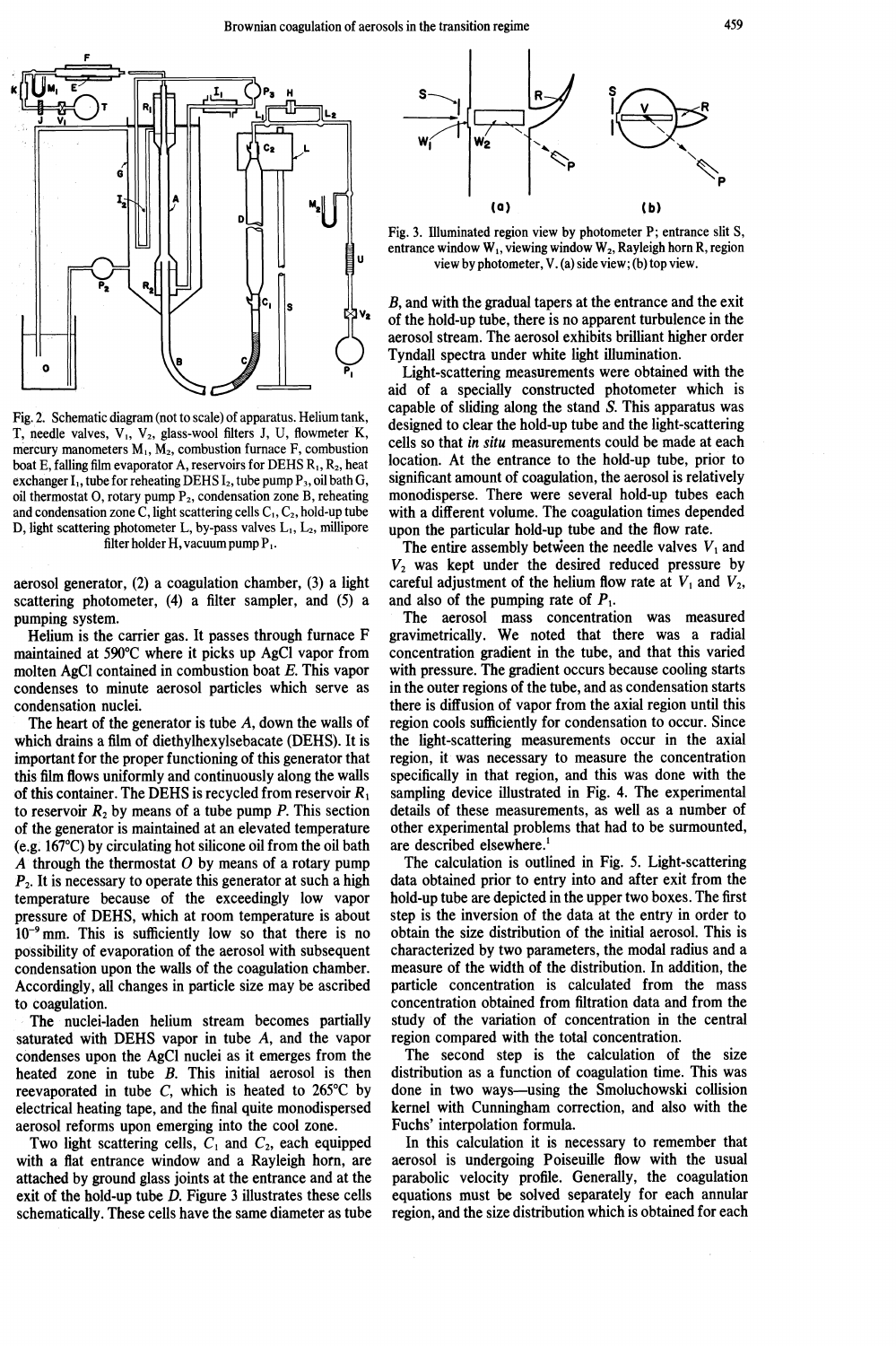

Fig.4. Sampler for determination of aerosol concentration in axial region; sampler S, condenser C, heating tape H, flowmeter M, filters  $F_1$  and  $F_2$ , axial sampling tube A, aerosol reformation zone R, stopcocks  $T_1$ ,  $T_2$  and  $T_3$ , bypass U.

annulus must be averaged appropriately to obtain the final distribution. Actually, since we are only interested in the aerosol within the illuminated region viewed by the photometer, the calculation need only consider a sufficient number of annuli to encompass this region. In fact, it is only the fraction of each annulus cut by the view of the phototube that is actually averaged. This varies with the angle of observation.

The polarization of the scattered light corresponding to the size distribution within the viewing volume of the photometer is then calculated for each angle of observation. This comprises step 3. Step 4 consists in comparing the calculated polarization ratio with the experimental light-scattering data depicted in the upper right box in Fig. 4. The coagulation time is then advanced until the two sets of light-scattering data (the calculated and the experimental) best agree. The criterion of a best fit is a minimum in the mean square per cent deviation of the 19 experimental and calculated values of the polarization. Obviously, this is an arduous calculation.

We have completed experiments and calculations for a large number of runs at three pressures, viz. 1 atm,  $\frac{3}{4}$  atm, and  $\frac{1}{2}$  atm. Four different hold-up tubes and three different flow rates were utilized in order to vary the results. These actually involved rather short coagulation times in order to avoid working with highly polydisperse systems. In most cases, this meant less than a quarter-life time, and although the size distributions broadened significantly, there was not a very great change in the average size.

Tables 1—3 illustrate the results obtained with DEHS at each of the pressures which have been investigated. The average residence time in each hold-up tube is given by  $t_E$ ;  $t_F$  represents the calculated average residence time, using Fuchs' equation, which leads to agreement between the calculated and the measured polarization of the scattered light. The corresponding quantity using the Smoluchowski–Cunningham equation is given by  $t_c$ . Fuchs' equation predicts slightly more rapid coagulation than is observed; the Smoluchowski—Cunningham equation predicts a greater deviation.

The Fuchs' collision rate,  $\beta_F$ , is defined above in terms of the modal size in the distribution. It is the rate predicted by the Fuchs equation relative to that predicted by the Smoluchowski equation for the rate constant. The experimental rate,  $\beta_E$ , given in the last column of each table is defined by

$$
\beta_E = \beta_F(t_F/t_E). \tag{7}
$$

Accordingly the use of  $t_F/t_E$  as an empirical correction factor will give coagulation times is in agreement with experiment.



Fig. 5. Flow chart for coagulation calculation. Calculation is complete when light scattering data for coagulated aerosol agrees with calculated light scattering results. Experimental hold-up time is  $t<sub>E</sub>$ . Calculated hold-up times obtained using the Fuchs equation is  $t_F$ : that obtained with Smoluchowski–Cunningham equation is  $t_C$ .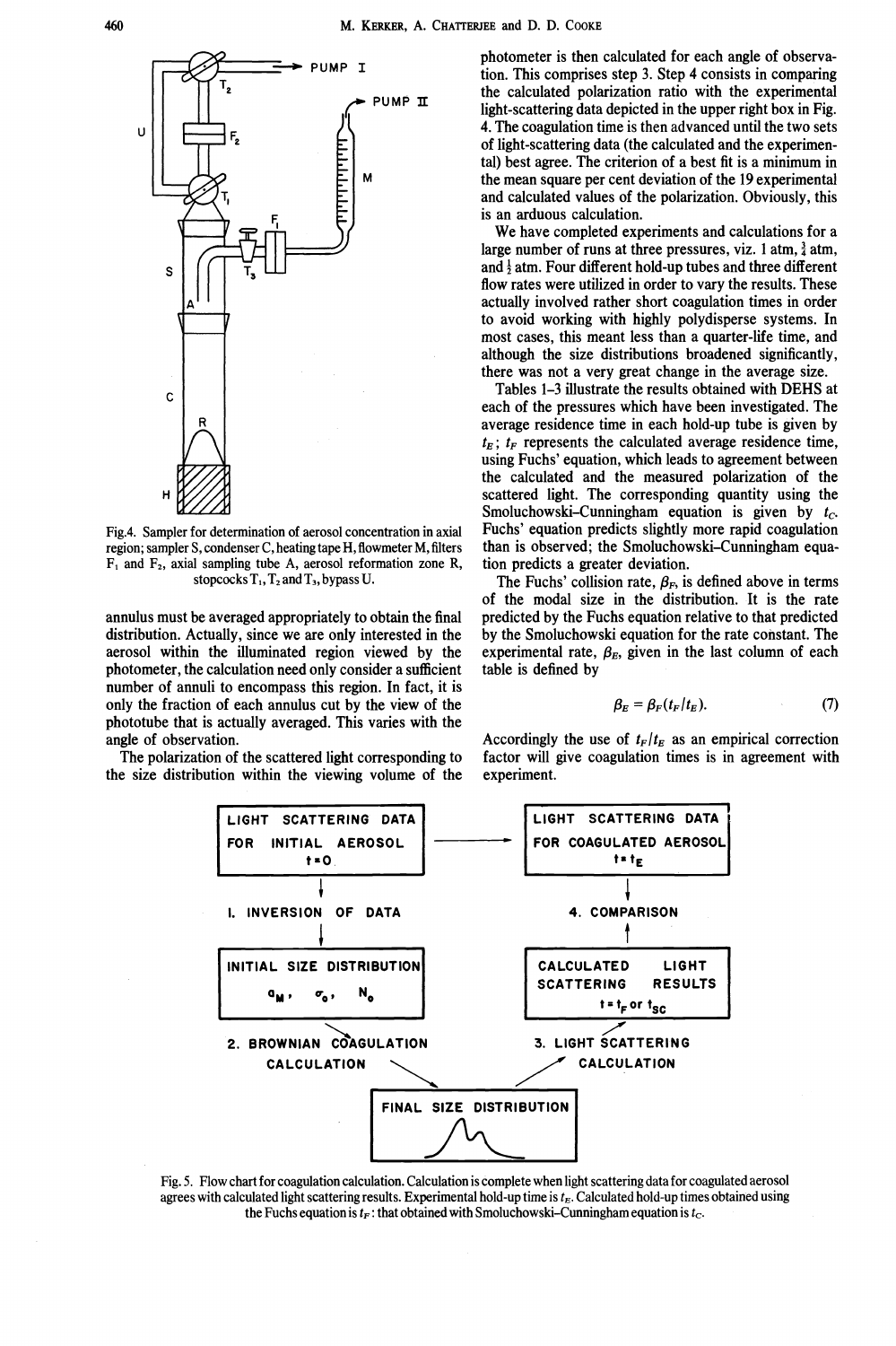Table 1. Theoretical and experimental coagulation results (pressure 761  $\pm$  5 mm; temp 24.6  $\pm$  0.5°; flow rate 1.01/min)

|         | Modal<br>radius<br>$(\mu m)$ | <b>Breadth</b><br>parameter<br>$(\sigma_0)$ | Knudsen<br>number<br>(Kn) | Experimental<br>time<br>$(t_E)$ | Fuchs'<br>time<br>$(t_F)$ | Smoluch.-<br>Cunningham<br>time<br>$(t_c)$ | Fuchs'<br>collision<br>rate<br>$(\beta_F)$ | Experimental<br>collision<br>rate<br>$(\beta_E)$ |
|---------|------------------------------|---------------------------------------------|---------------------------|---------------------------------|---------------------------|--------------------------------------------|--------------------------------------------|--------------------------------------------------|
|         | 0.23                         | 0.07                                        | 0.84                      | 47                              | 35                        | 34                                         | 2.05                                       | 1.54                                             |
|         | 0.24                         | 0.07                                        | 0.80                      | 47                              | 41                        | 39                                         | 1.99                                       | 1.77                                             |
|         | 0.23                         | 0.09                                        | 0.84                      | 47                              | 39                        | 36                                         | 2.05                                       | 1.72                                             |
|         | 0.23                         | 0.07                                        | 0.81                      | 47                              | 41                        | 39                                         | 2.02                                       | 1.78                                             |
|         | 0.23                         | 0.10                                        | 0.84                      | 47                              | 38                        | 36                                         | 2.06                                       | 1.68                                             |
|         | 0.23                         | 0.10                                        | 0.84                      | 81                              | 57                        | 51                                         | 2.05                                       | 1.44                                             |
|         | 0.23                         | 0.07                                        | 0.85                      | 81                              | 64                        | 61                                         | 2.07                                       | 1.64                                             |
|         | 0.23                         | 0.07                                        | 0.85                      | 81                              | 65                        | 61                                         | 2.07                                       | 1.66                                             |
|         | 0.23                         | 0.07                                        | 0.83                      | 81                              | 50                        | 47                                         | 2.03                                       | 1.25                                             |
|         | 0.24                         | 0.08                                        | 0.81                      | 107                             | 82                        | 77                                         | 2.02                                       | 1.55                                             |
|         | 0.23                         | 0.08                                        | 0.83                      | 107                             | 84                        | 78                                         | 2.04                                       | 1.60                                             |
|         | 0.24                         | 0.08                                        | 0.81                      | 107                             | 82                        | 78                                         | 2.02                                       | 1.55                                             |
|         | 0.23                         | 0.07                                        | 0.84                      | 107                             | 82                        | 77                                         | 2.05                                       | 1.57                                             |
|         | 0.24                         | 0.07                                        | 0.82                      | 107                             | 73                        | 68                                         | 2.02                                       | 1.38                                             |
|         | 0.23                         | 0.13                                        | 0.84                      | 152                             | 123                       | 118                                        | 2.04                                       | 1.66                                             |
| Average | 0.23                         | 0.08                                        | 0.83                      |                                 |                           |                                            | 2.04                                       | 1.59                                             |
| S.D.    | 0.01                         | 0.01                                        | 0.02                      |                                 |                           |                                            | 0.02                                       | 0.14                                             |

Table 2. Theoretical and experimental coagulation results (pressure  $569 \pm 4$  mm; temp 24.1  $\pm$  1.4°; flow rate 1.35 1/min)

|         | Modal<br>radius<br>$(\mu m)$ | <b>Breadth</b><br>parameter<br>$(\sigma_0)$ | Knudsen<br>number<br>(Kn) | Experimental<br>time<br>$(t_E)$ | Fuchs'<br>time<br>$(t_F)$ | Smoluch.-<br>Cunningham<br>time<br>$(t_c)$ | Fuchs'<br>collision<br>rate<br>$(\beta_F)$ | Experimental<br>collision<br>rate<br>$(\beta_E)$ |
|---------|------------------------------|---------------------------------------------|---------------------------|---------------------------------|---------------------------|--------------------------------------------|--------------------------------------------|--------------------------------------------------|
|         | 0.23                         | 0.09                                        | 1.11                      | 68                              | 56                        | 53                                         | 2.42                                       | 1.99                                             |
|         | 0.24                         | 0.10                                        | 1.07                      | 68                              | 68                        | 61                                         | 2.38                                       | 2.38                                             |
|         | 0.23                         | 0.10                                        | 1.12                      | 68                              | 59                        | 57                                         | 2.44                                       | 2.12                                             |
|         | 0.23                         | 0.11                                        | 1.12                      | 68                              | 51                        | 50                                         | 2.44                                       | 1.83                                             |
|         | 0.23                         | 0.10                                        | 1.11                      | 61                              | 43                        | 43                                         | 2.42                                       | 1.71                                             |
|         | 0.23                         | 0.11                                        | 1.15                      | 61                              | 43                        | 38                                         | 2.48                                       | 1.75                                             |
|         | 0.23                         | 0.09                                        | 1.11                      | 61                              | 52                        | 49                                         | 2.43                                       | 2.07                                             |
|         | 0.23                         | 0.08                                        | 1.11                      | 61                              | 60                        | 57                                         | 2.43                                       | 2.39                                             |
|         | 0.24                         | 0.10                                        | 1.08                      | 61                              | 58                        | 55                                         | 2.39                                       | 2.27                                             |
| Average | 0.23                         | 0.10                                        | 1.10                      |                                 |                           |                                            | 2.43                                       | 2.06                                             |
| S.D.    | 0.01                         | 0.01                                        | 0.04                      |                                 |                           |                                            | 0.03                                       | 0.24                                             |

Table 3. Theoretical and experimental coagulation results (pressure  $385 \pm 6$  mm; temp  $25.1 \pm 0.8$ °C; flow rate 2.03 l/min)

|         | Modal<br>radius<br>$(\mu m)$ | <b>Breadth</b><br>parameter<br>$(\sigma_0)$ | Knudsen<br>number<br>(Kn) | Experimental<br>time<br>$(t_E)$ | Fuchs'<br>time<br>$(t_F)$ | Smoluch.-<br>Cunningham<br>time<br>$(t_c)$ | Fuchs'<br>collision<br>rate<br>$(\beta_F)$ | Experimental<br>collision<br>rate<br>$(\beta_E)$ |
|---------|------------------------------|---------------------------------------------|---------------------------|---------------------------------|---------------------------|--------------------------------------------|--------------------------------------------|--------------------------------------------------|
|         | 0.23                         | 0.12                                        | 1.67                      | 45                              | 39                        | 36                                         | 3.20                                       | 2.77                                             |
|         | 0.24                         | 0.13                                        | 1.63                      | 45                              | 37                        | 37                                         | 3.16                                       | 2.60                                             |
|         | 0.23                         | 0.12                                        | 1.70                      | 41                              | 39                        | 35                                         | 3.25                                       | 3.09                                             |
|         | 0.24                         | 0.12                                        | 1.58                      | 41                              | 35                        | 35                                         | 3.08                                       | 2.63                                             |
|         | 0.23                         | 0.14                                        | 1.65                      | 85                              | 69                        | 65                                         | 3.17                                       | 2.57                                             |
|         | 0.23                         | 0.14                                        | 1.67                      | 85                              | 61                        | 58                                         | 3.20                                       | 2.30                                             |
|         | 0.23                         | 0.15                                        | 1.72                      | 85                              | 81                        | 65                                         | 3.26                                       | 3.11                                             |
|         | 0.23                         | 0.13                                        | 1.68                      | 85                              | 83                        | 76                                         | 3.21                                       | 3.13                                             |
| Average | 0.23                         | 0.13                                        | 1.66                      |                                 |                           |                                            | 3.19                                       | 2.78                                             |
| S.D.    | 0.01                         | 0.01                                        | 0.06                      |                                 |                           |                                            | 0.04                                       | 0.29                                             |

The points on Fig. 1 summarize the averages of the where the Cunningham correction is not very large (about sults of five sets of experiments, including two earlier 25% correction to the diffusion coefficient), the experisets with dibutylphthalate aerosols, one set in nitrogen as

research has been to check its validity. For  $Kn = 0.20$ ,

results of five sets of experiments, including two earlier 25% correction to the diffusion coefficient), the experi-<br>sets with dibutylphthalate aerosols, one set in nitrogen as mental rate agrees very closely with the theo the carrier gas and one in helium. The points in this figure obtained by using the Cunningham correction in correspond to  $\beta_E$  in the tables.<br>Smoluchowski's equation. Little can be said in this case Smoluchowski's equation. Little can be said in this case<br>about the coalescence efficiency. This is because the Fuchs' equation may be viewed as a semi-theoretical about the coalescence efficiency. This is because the terpolation formula; in a sense, the purpose of this coagulation rate is not sensitive to coalescence efficiency interpolation formula; in a sense, the purpose of this coagulation rate is not sensitive to coalescence efficiency research has been to check its validity. For  $Kn = 0.20$ , whenever the radius of the aerosol particle is lar